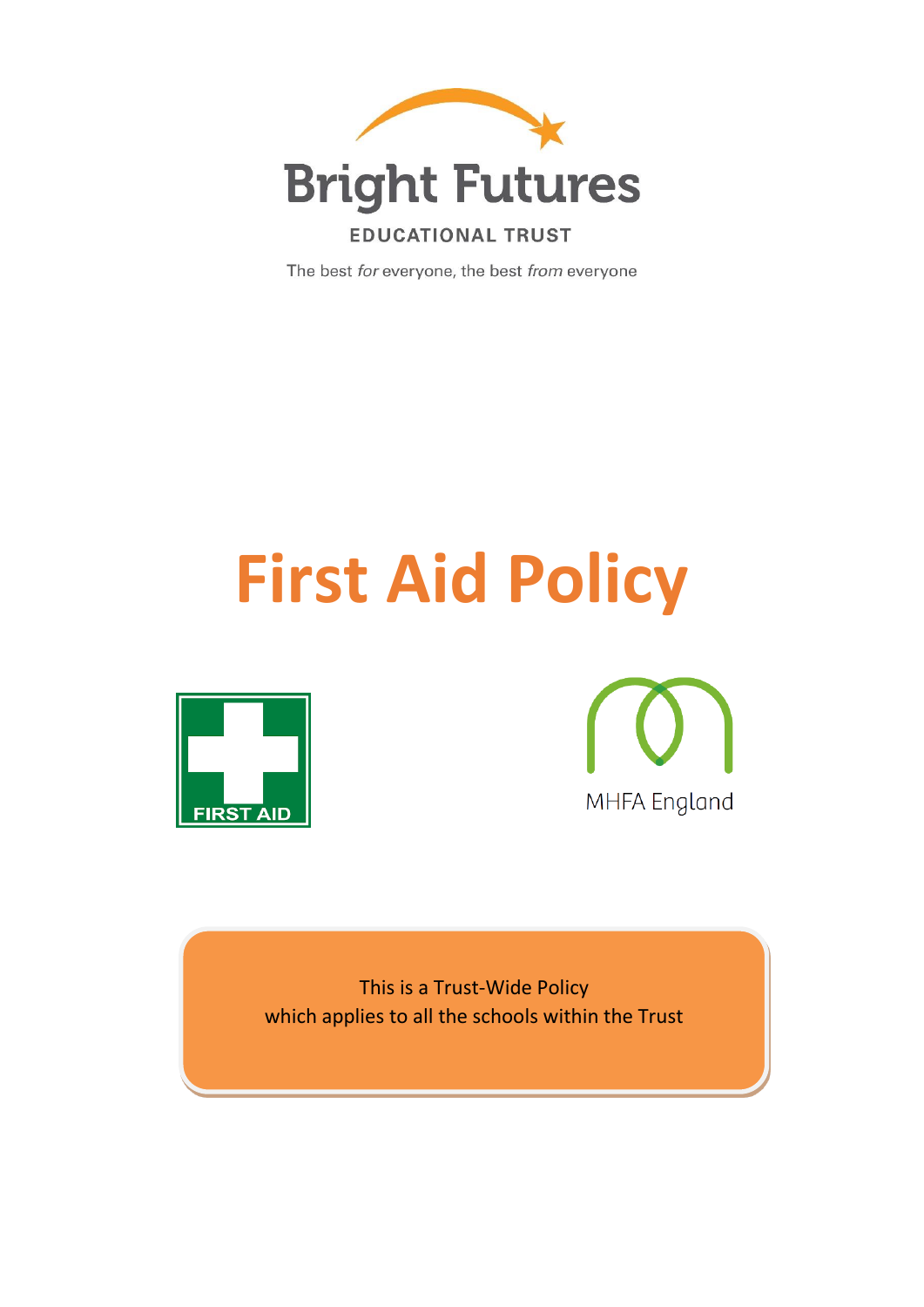# Date of Policy Approval: 17 April 2019

Owner of Policy: **Lynette Beckett**

Policy Review Date: **April 2022** 

Distribution: **All staff,** 

**Director of HR & Strategy**

Authorised By: **Executive Team**

**workers and pupils**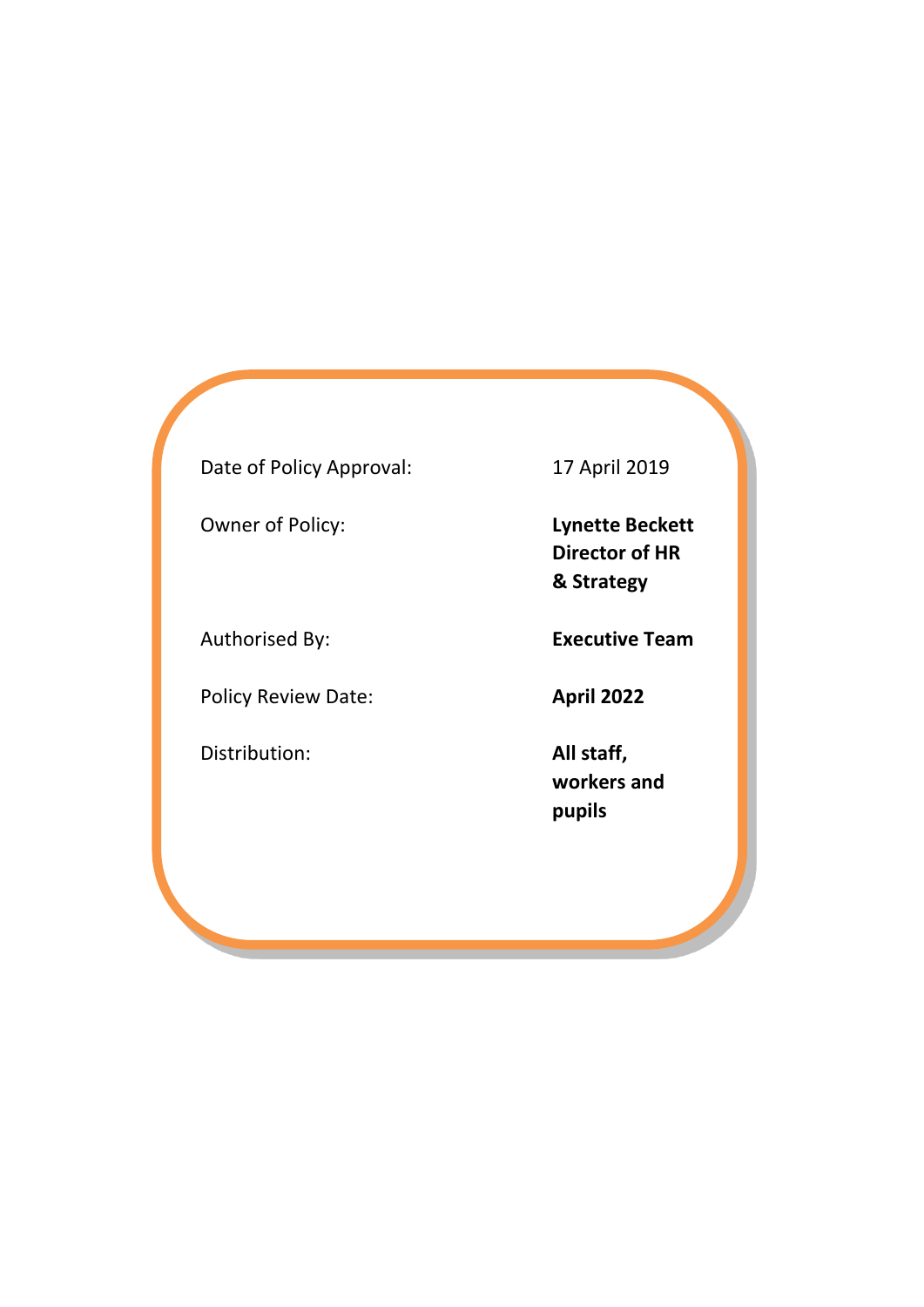

# **Contents**

| What is the policy for?                                                           | 4  |
|-----------------------------------------------------------------------------------|----|
| Who is the policy for?                                                            | 4  |
| <b>Policy Standards</b>                                                           | 4  |
| Roles and responsibilities                                                        | 7  |
| First aid procedures                                                              | 9  |
| Record-keeping and reporting                                                      | 10 |
| Links with other policies                                                         | 11 |
| Legislation and guidance                                                          | 11 |
| Appendix 1: List of appointed person(s) for first aid and/or trained first aiders | 13 |
| Appendix 2: Accident report form                                                  | 14 |
| Appendix 3: First aid training log                                                | 16 |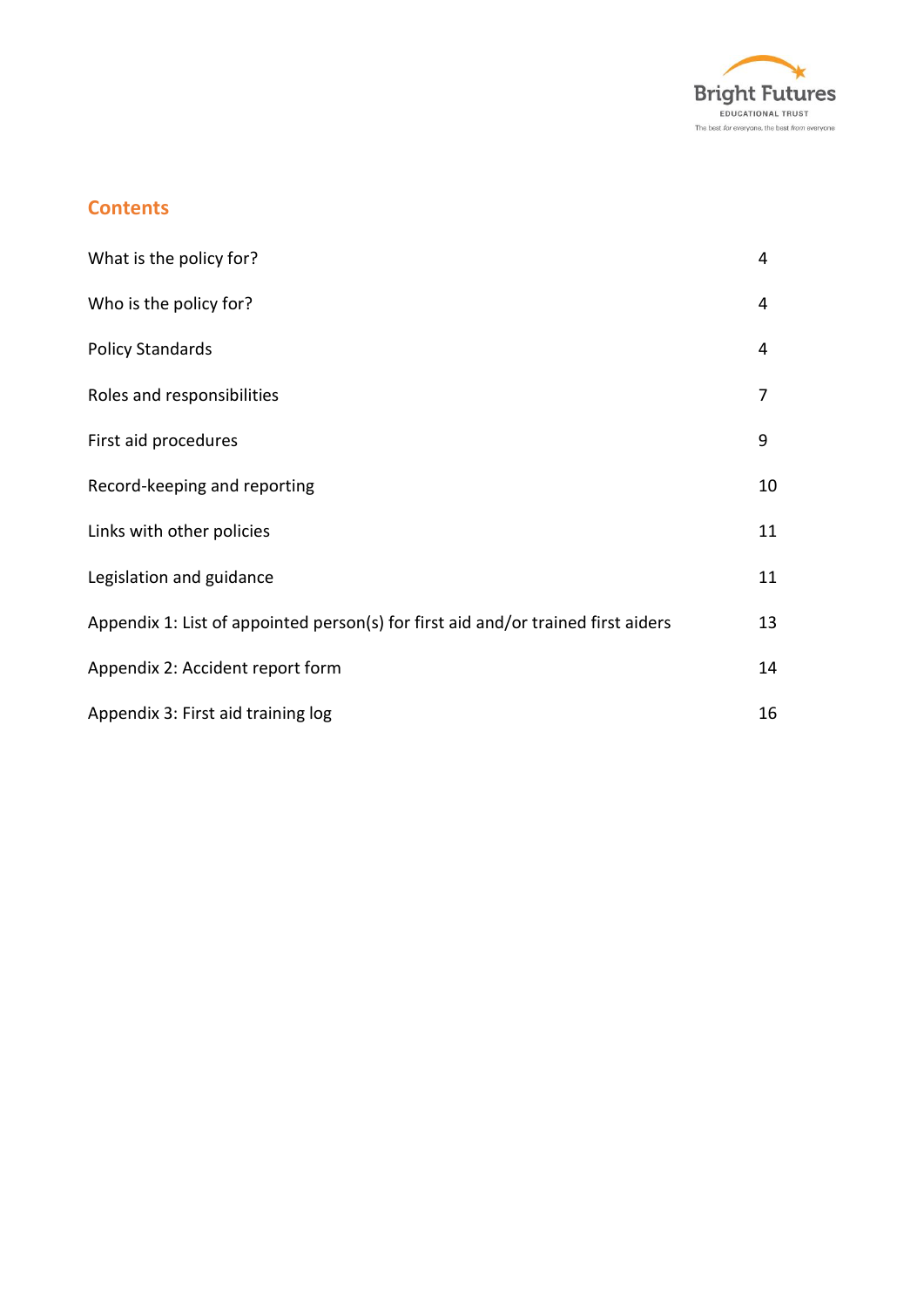

# **First aid policy**

Bright Futures Educational Trust's (BFET) vision is The best *for* everyone the best *from* everyone. Having a robust, well implemented and maintained policy and procedures regarding both physical and mental health first aid is an integral aspect to achieving this vision and ensuring the safety of our pupils, staff and visitors.

#### **What is the Policy for?**

The aims of our first aid policy are to:

- Ensure the health and safety of all staff, pupils and visitors
- Ensure that all staff and governors are aware of their responsibilities with regards to health and safety
- Provide a framework for responding to an incident and recording and reporting the outcomes

#### **Who is the Policy for?**

The Policy applies to all staff employed by the educational establishments which form part of Bright Futures Educational Trust (BFET), as well as members of the Local Governing Bodies of those establishments, Trust Head Office staff, pupils, visitors, Members and Trustees and any contractors or consultants undertaking work on behalf of the Trust.

#### **Policy Standards**

- 1. Each school will undertake a **first aid needs assessment** to establish what provision for first aid is required to ensure that it is adequate and appropriate in the circumstances. For example, consider the hazards in the workplace/school; working patterns of staff/visiting times of visitors; the type of site i.e. is it split site, different levels; access to the site by emergency vehicles; staff or pupils with special health needs or disabilities; the age range of pupils.
- 2. Each school should have suitably trained **physical first aid** staff and suitably trained **mental health first** staff. Both types of first aiders are responsible for the first aid of pupils and adults.

The Teaching School Alliance provides both physical and mental health and wellbeing training for line managers and Youth and Adult Mental Health First Aid training for staff.

3. In schools **with Early Years Foundation Stage provision, at least one person who has a current paediatric first aid certificate** must be on the premises at all times.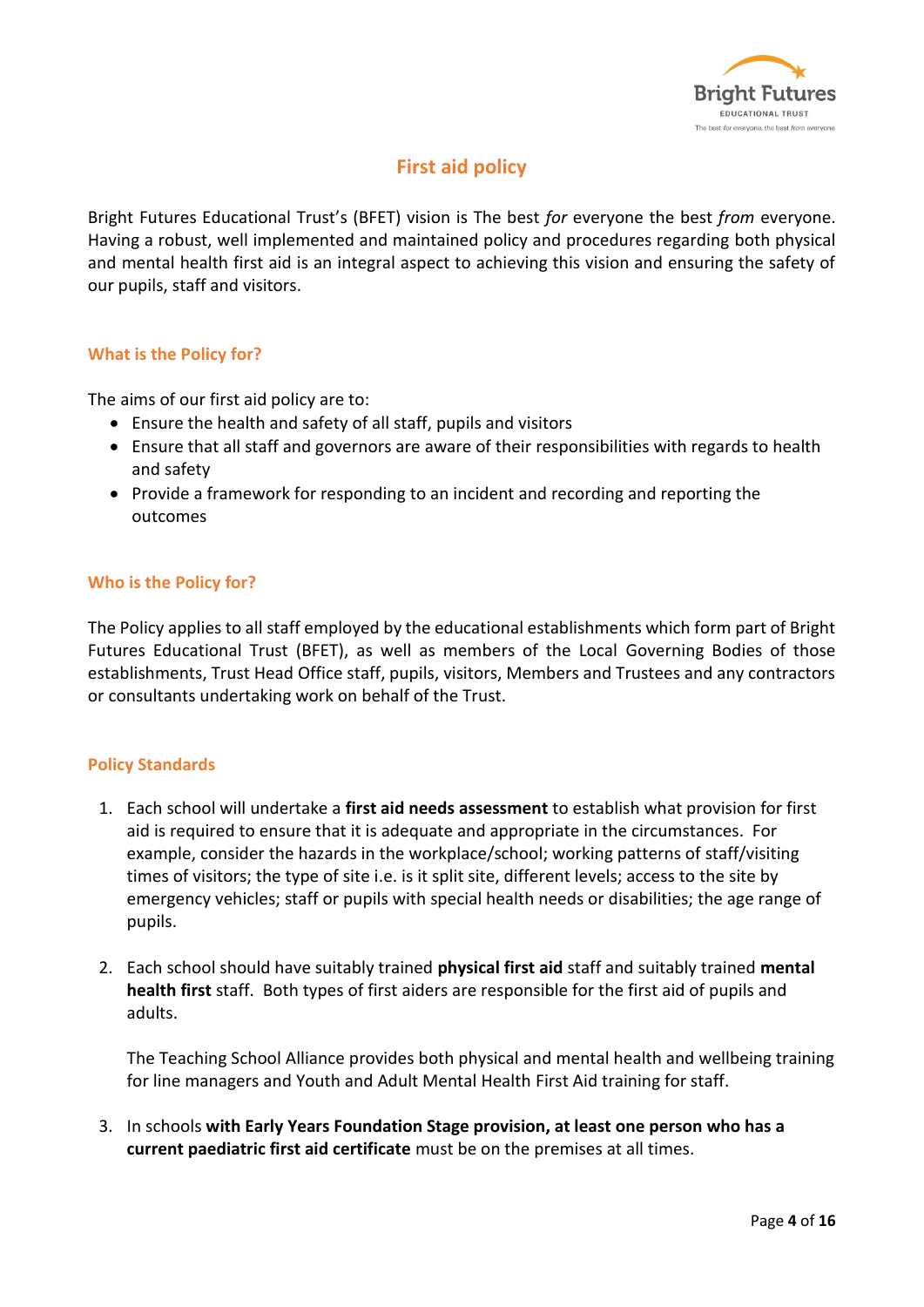

4. Beyond this, in all settings – and dependent upon an assessment of first aid needs – schools must usually have **a sufficient number of suitably trained first aiders** to care for employees and pupils in case they are injured at work. There are no statutory requirements but the Health and Safety Executive guide that for low risk workplaces with 50-100 staff, one first aider is a guide; a medium risk place of work with 20-100 staff should consider one first aider per 50 staff.

Schools would generally fall into the lower risk category but there may be exceptions where the pupils' medical needs are more significant. The regulations on the number of first aiders only relates to employees however the DfE guidance suggests schools should consider:

- o Cover for lunchtimes and breaks
- $\circ$  Adequate provision to cover leave and absences and school shut downs if staff remain working
- o Off- site activities e.g. school trips
- $\circ$  Adequate cover in practical departments such as PE, technology, science
- o Adequate cover for after school activities
- o Agreements with contractors e.g. do the catering and cleaning companies provide their own on-site first aiders?
- 5. There is a legal requirement to have **an 'appointed person'** to take charge of first aid arrangements. The appointed person does not need to be a trained first aider and most Trust schools refer to them as coordinators.
- 6. **First aid training***.* All first aiders (physical and mental) must have completed a school approved training course, and must hold a valid certificate of competence to show this. The training must be Health and Safety Executive (HSE) approved and should include resuscitation procedures for children, which are not included in standard first aid at work training programmes.

The school will keep a **register of all trained first aiders**, what training they have received and when this is valid until (see appendix 3 for suggested format). Staff are encouraged to renew their first aid training when it is no longer valid. In addition to the summary log staff should sign to say they have attended the appropriate training and that they are willing to administer, for example an epipen.

In schools **with Early Years Foundation Stage provision, a**t all times, at least one staff member will have a current paediatric first aid (PFA) certificate which meets the requirements set out in the Early Years Foundation Stage statutory framework and is updated at least every 3 years.

7. The health and safety contacts and locations schedule in the Health and Safety policy should be completed with the names of all trained physical and mental health first aiders and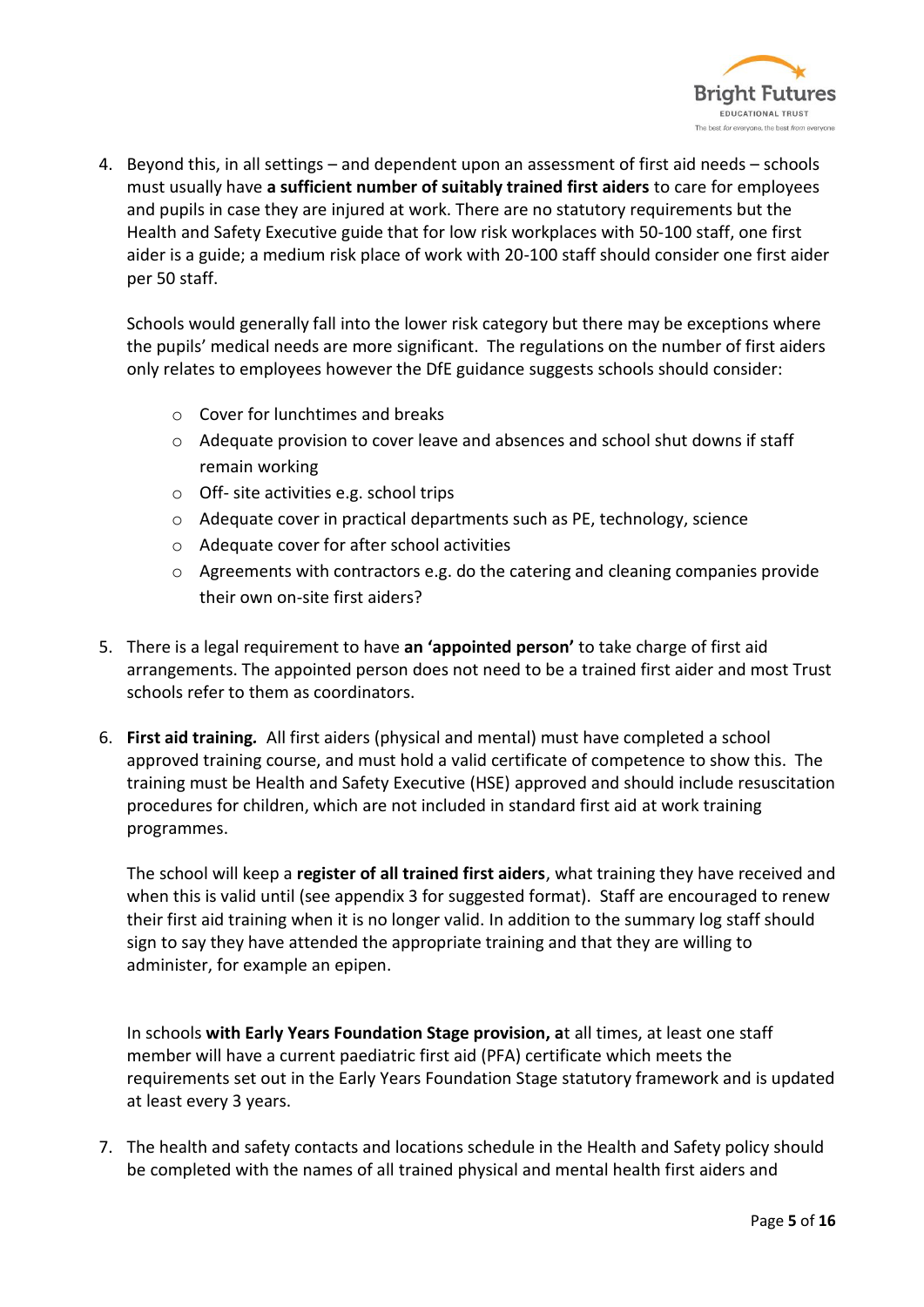

displayed in a prominent place in school.

8. **First aid equipment***.* The health and safety contacts and locations schedule in the Health and Safety policy should be completed with the location of the first aid equipment in school.

**A portable first aid kit** should be available for school trips and/or one located in each school minibus.

A **typical first aid kit** in our schools will be identified by the first aid symbol and it will include the following:

- $\checkmark$  A leaflet with general first aid advice
- $\checkmark$  Regular and large bandages
- $\checkmark$  Eye pad bandages
- $\checkmark$  Triangular bandages
- $\checkmark$  Adhesive tape
- $\checkmark$  Safety pins
- $\checkmark$  Disposable gloves
- $\checkmark$  Antiseptic wipes
- $\checkmark$  Plasters of assorted sizes
- $\checkmark$  Scissors
- $\checkmark$  Cold compresses
- $\checkmark$  Burns dressings

## *As a general rule, no medication should be kept in first aid kits, unless it needs to be taken on trips and the school has parental consent.*

#### **Other first equipment required in schools:**

- **Evac-chairs.** A risk assessment should take place to determine the need for these chairs. Where needed they should be located by lifts or emergency fire exits, determined by the risk assessment undertaken.
- **Automated External Defibrillator (AED).** The latest guidance from Resuscitation Council UK says that the use of AEDs should not be restricted to trained personnel. Having trained personnel is desirable but where they are not present, there should be no restriction placed on any person willing to use an AED.
- **Disinfectant for cleaning spillages of body fluids**
- **Personal protective equipment for first aid staff.** This will vary by school but typical contents are: disposable gloves and aprons, clinical disposable bags,'resusciades'/polythene screens for mouth to mouth resuscitation to avoid physical contact.
- **Schools should have the use of a medical/first aid room. Typical facilities are:**

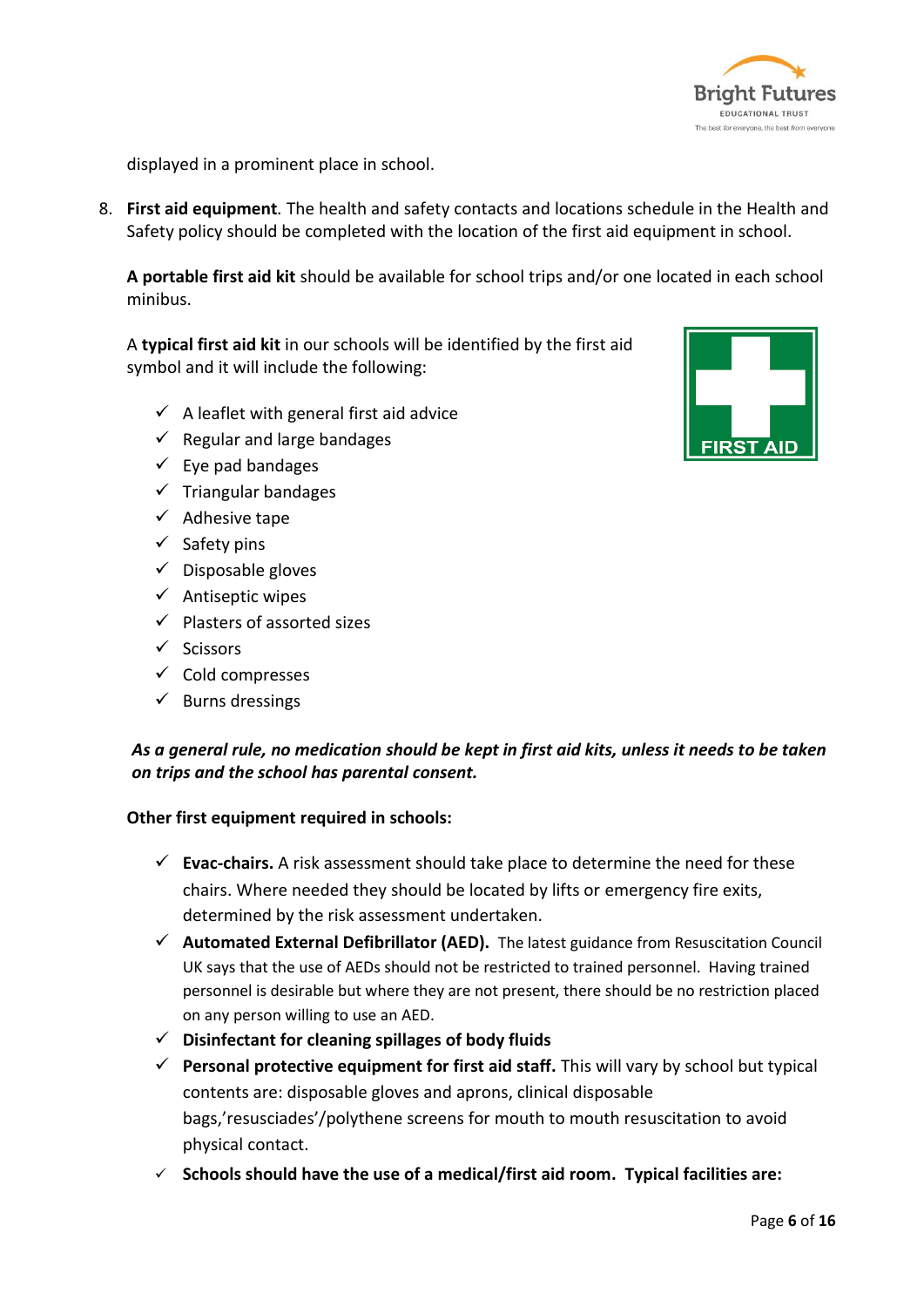

- a sink with hot and cold running water;
- drinking water and disposable cups;
- soap and paper towels;
- a store for first-aid materials;
- foot-operated refuse containers, lined with yellow, disposable clinical waste bags or a container suitable for the safe disposal of clinical waste;
- an examination/medical couch with waterproof protection and clean pillows and blankets;
- a chair;
- a telephone or other communication equipment; and
- a record book for recording incidents attended by a first-aider or appointed person.

#### **Roles and responsibilities**

The section below sets out the expectations of appointed persons and first aiders as set out in the 1981 first aid regulations and the DfE guidance.

#### **Bright Futures Educational Trust**

The Board of trustees has ultimate responsibility for health and safety matters across the trust and first aid is an integral part of this. The Chief Executive Officer (CEO) is the senior responsible officer and delegates responsibility for the operational management of such matters to the school's Principal/Head of School.

The Trust will ensure that adequate insurance cover is provided to cover all staff for claims arising from the actions of staff acting in the scope of their employment, which includes first aid provision.

#### **The Principal/ Head of School**

The Principal/Head of School is responsible for the implementation of this policy, including:

- Ensuring that an appropriate number of appointed persons and/or trained first aid personnel are present in the school at all times
- Ensuring that first aiders have an appropriate qualification, keep their training up to date and remain competent to perform their role
- Ensuring all staff are aware of first aid procedures
- Ensuring appropriate risk assessments are completed and appropriate measures are put in place
- Undertaking, or ensuring that managers undertake risk assessments, as appropriate, and that appropriate measures are put in place and records retained
- Ensuring that adequate space and appropriate space is available to attend to first aid on site
- Reporting specified incidents to the HSE when necessary (see Health and Safety Policy)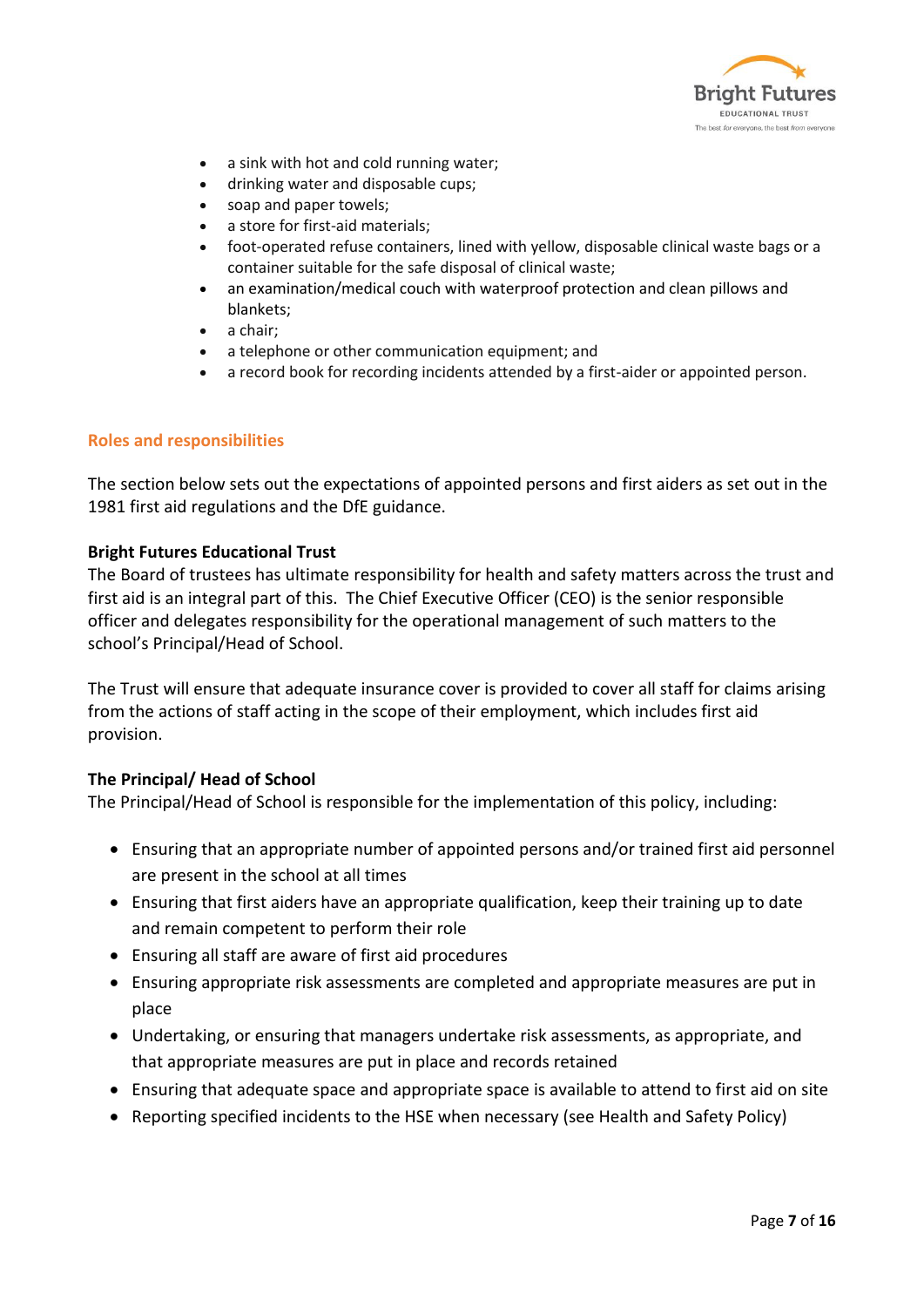

#### **Local Governing Body**

Is responsible for supporting and challenging the Principal/Head of School to ensure the school's compliance with the policy, by receiving regular reports.

#### **Appointed person/coordinator**

Schools should have a designated appointed person or coordinator. The school's first aid coordinator/ or the priority first aider dealing with the incident is responsible for:

- Taking charge when someone is injured or becomes ill (if a qualified first aider). Where the 'illness' is a cold, headache, toothache etc. is a pastoral issue and unless there are concerns, should not be referred to a first aider.
- Ensuring that an ambulance or other professional medical help is summoned when appropriate: **Ambulance**: 999 or 112. (111 for non-emergencies) **Fire:** 999 or 112. **Police**: 999 or 112.

**NHS Direct** (24-hour health helpline): 0845 4647.

- Notifying the senior leadership team as appropriate and notifying parents/carers, as appropriate.
- Ensuring there is an adequate supply of medical materials in first aid kits, and replenishing the contents of these kits

#### **First aiders**

All physical first aid staff trained and qualified to carry out the role (see policy standards above) and are responsible for:

- Acting as first responders to any incidents; they will assess the situation where there is an injured or ill person, and provide immediate treatment appropriate to their level of competence and training
- Where the 'illness' is a cold, headache, toothache etc. is a pastoral issue and unless there are concerns, should not be referred to a first aider.
- Assessing if medical/emergency assistance is needed and refer to the schools' coordinator to arrange
- Sending pupils/staff home to recover, where necessary
- Filling in an accident report on the same day, or as soon as is reasonably practicable, after an incident. Please note that schools have additional responsibilities to record details of accidents to pupils, over and above the record held in the statutory accident book. (see the template in appendix 2. Where schools use their own form, this template should be used as a minimum standard.
- Keeping their contact details up to date
- Advising the first aid coordinator if supplies in a first aid kit are running low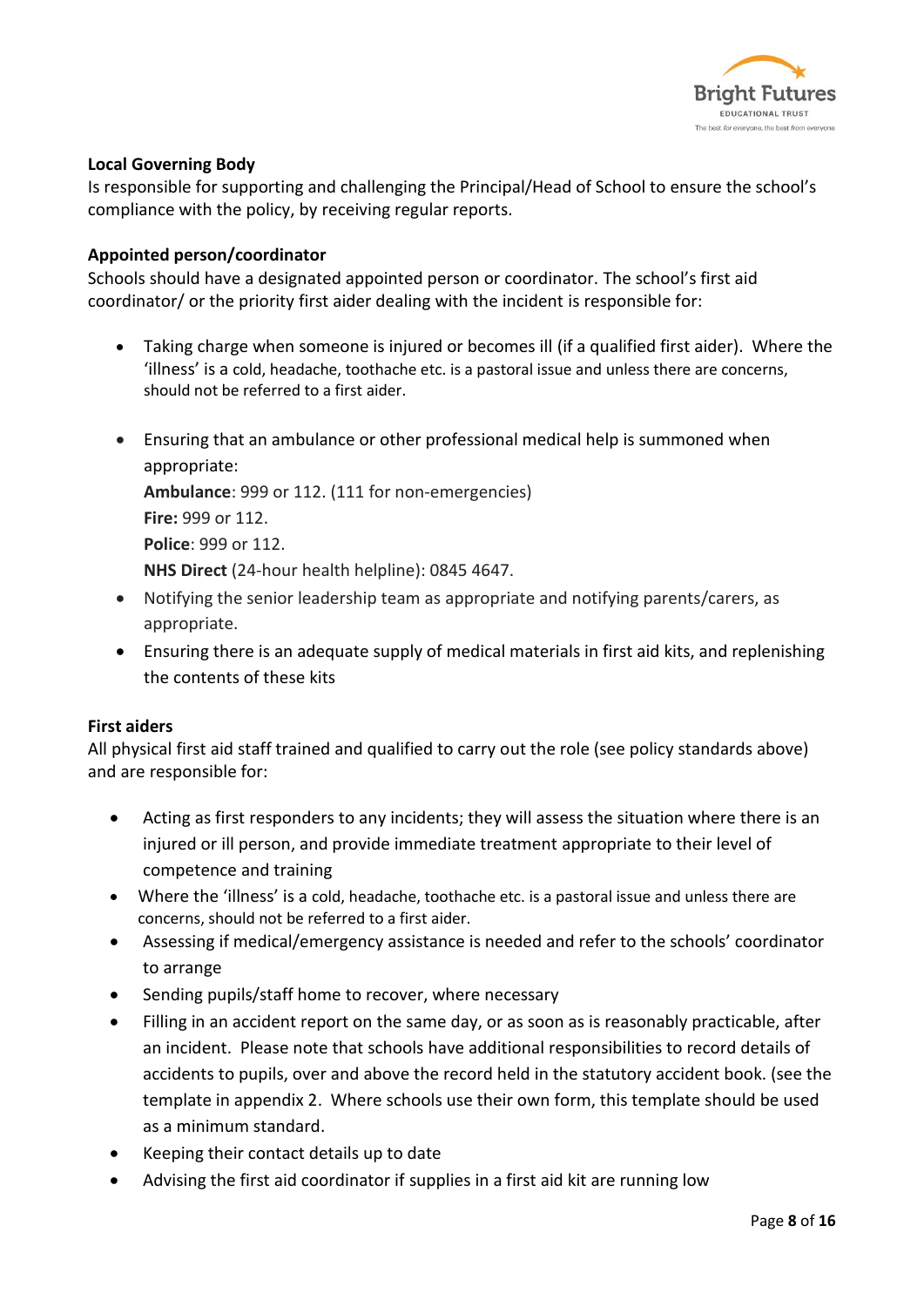

All mental health first aid staff trained and qualified to carry out the role and are responsible for\*:

- Identifying the signs and symptoms for a range of mental health conditions
- Use ALGEE to provide mental health first aid to someone experiencing a mental health issue or crisis
- Listen non-judgementally and hold supportive conversations using a mental health first aid plan
- Signpost people to professional help –recognising that the role of mental health first aider does not replace the need for ongoing support
- Communicate any concerns about the mental health and wellbeing of anyone in the workplace to an appropriate manager
- Refresh mental health first aid skills every three years

*\* Mental Health First Aid England*

#### **Staff**

School staff are responsible for:

- Ensuring they follow first aid procedures
- Ensuring they know who the first aiders in school are
- Completing accident reports (see appendix 2) for all incidents they attend to where a first aider/appointed person is not called or an incident in which they are involved
- Informing the Principal/Head of School or their manager of any specific health conditions or first aid needs

#### **First aid procedures**

#### **In-school procedures**

In the event of an accident resulting in injury:

- The closest member of staff present will assess the seriousness of the injury and seek the assistance of a qualified first aider, if appropriate, who will provide the required first aid treatment
- The first aider, if called, will assess the injury and decide if further assistance is needed from a colleague or the emergency services. They will remain on scene until help arrives
- The first aider will also decide whether the injured person should be moved or placed in a recovery position
- If the first aider judges that a pupil is too unwell to remain in school, parents/carers will be contacted and asked to collect their child. Upon their arrival, the first aider will recommend next steps to the parents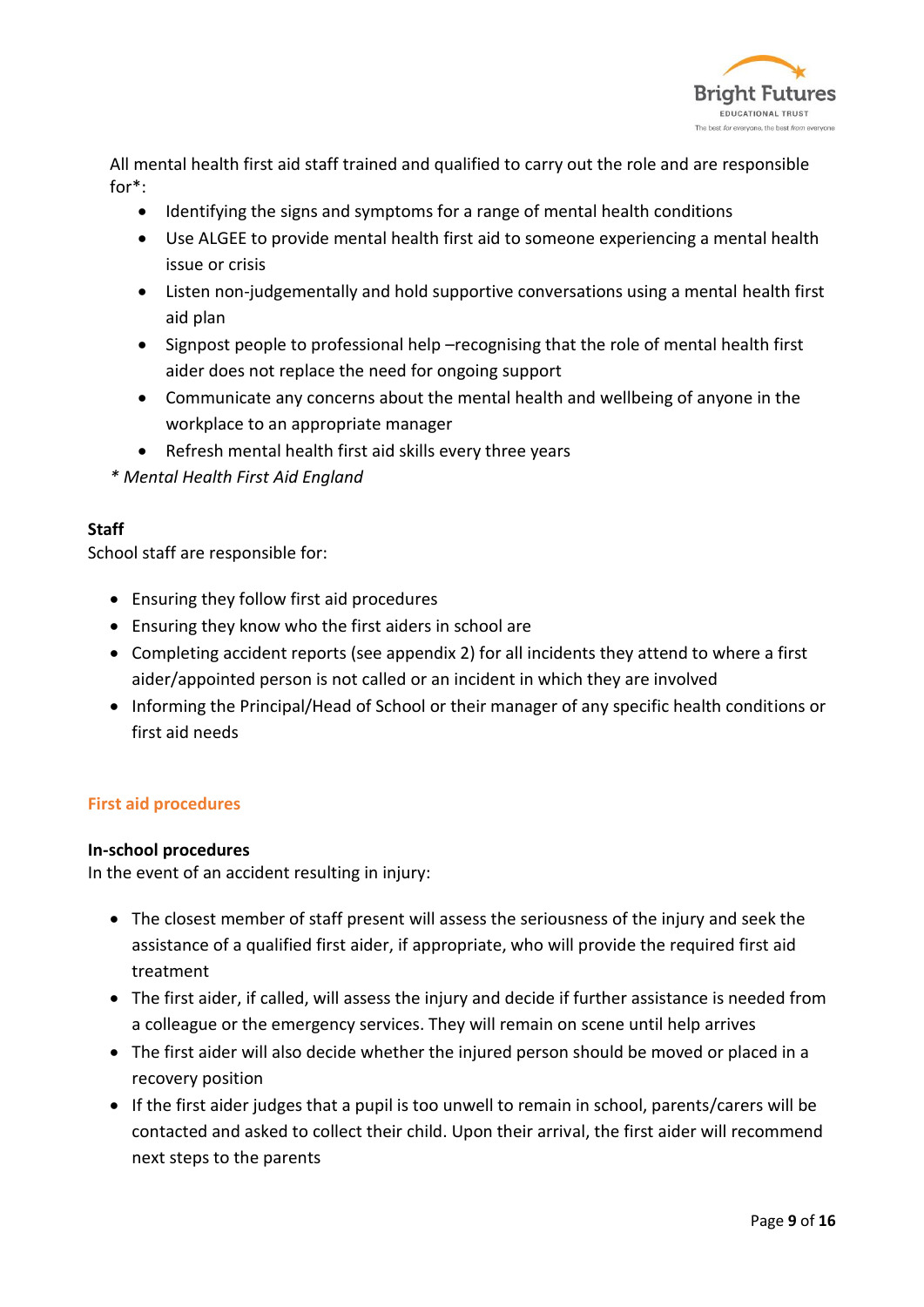

- If emergency services are called, a member of the leadership team will determine who should contact parents/carers immediately
- The first aider/relevant member of staff will complete an accident report form on the same day or as soon as is reasonably practical after an incident resulting in an injury
- Pupils should be asked to complete (where appropriate), part of the accident form as the member of staff may not have been present when the incident occurred.

#### **Off-site procedures**

When taking pupils off the school premises, staff will ensure they always have the following:

- A mobile phone
- A portable first aid kit
- Information about the specific medical needs of pupils (held securely in accordance with the Data privacy policy
- Parents'/carers' contact details

Risk assessments will be completed by the relevant member of staff prior to any educational visit that necessitates taking pupils off school premises. See Health and Safety Policy for further details.

For schools with Early Years Foundation Stage provision, there will always be at least one first aider with a current paediatric first aid certificate on school trips and visits, as required by the statutory framework for the Early Years Foundation Stage.

For schools without Early Years Foundation Stage provision there will always be at least one first aider on school trips and visits, unless the school is satisfied, following a risk assessment, that first aid provision is provided at the event they are attending

## **Record-keeping and reporting**

#### **Physical First aid and accident record book**

- An accident form will be completed by the first aider/relevant member of staff on the same day or as soon as possible after an incident resulting in an injury
- As much factual detail as possible should be supplied when reporting an accident, including all of the information included in the accident form at appendix 2. Where schools use their own form, this template should be used as a minimum standard.
- A copy of the accident report form will also be added to the pupil's educational record by the relevant member of staff
- Records held in the first aid and accident book will be retained by the school for a minimum of 3 years, in accordance with regulation 25 of the Social Security (Claims and Payments) Regulations 1979, and then securely disposed of.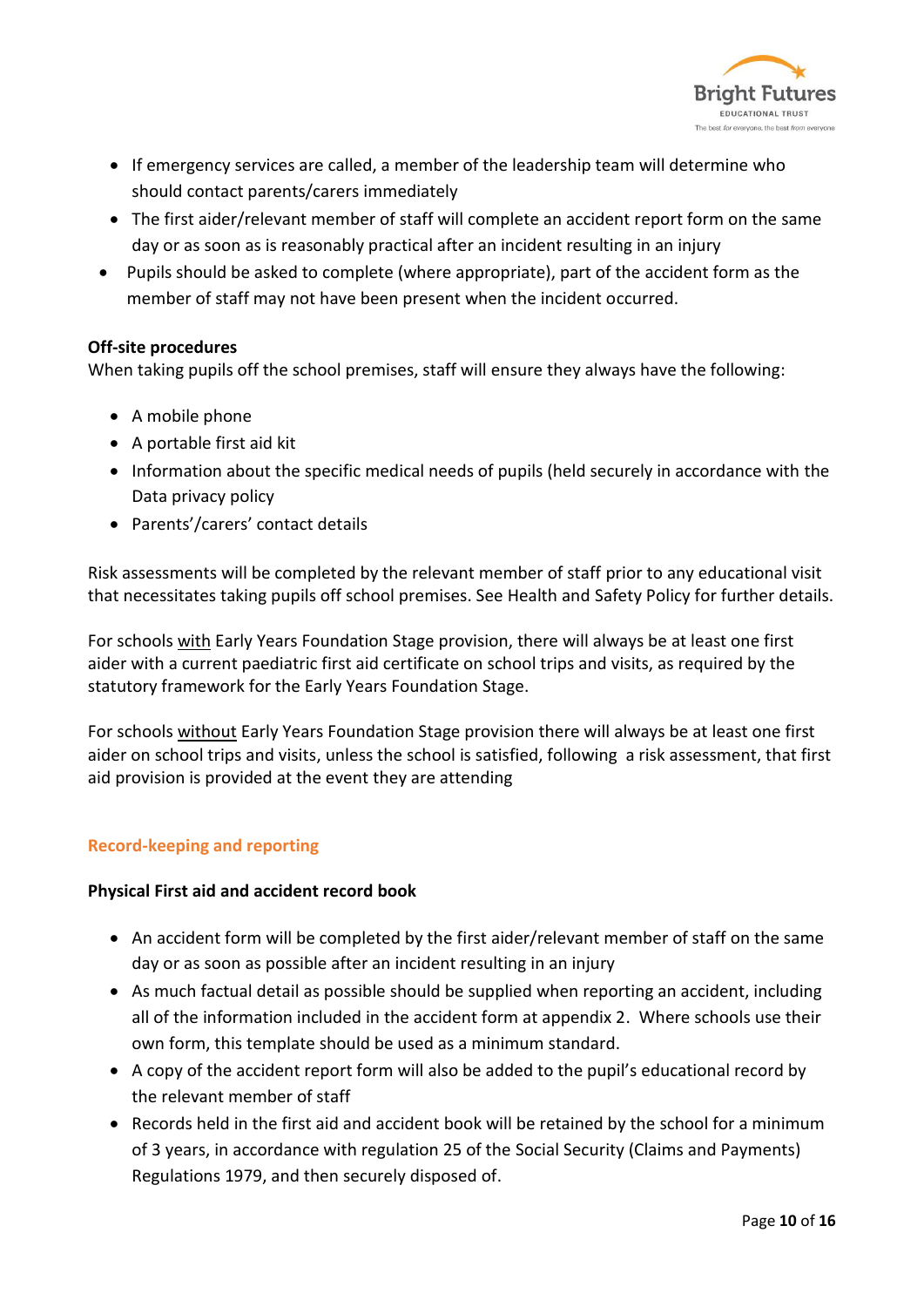

#### **Mental Health First Aid reporting.**

There is no requirement for mental health first aiders to keep separate records. However, if staff have any concerns about the safety of the individual they are supporting or the safety of their colleagues/other pupils, mental health first aiders should report their concern to the Designated Safeguarding Lead (DSL) in school as soon as possible following the school's normal reporting procedures (e.g. CPOMS).

#### **Reporting to the Trust**

All accidents resulting in serious injury or worse should be reported to the Trust's CEO as soon as reasonably practicable. The Health and safety policy details reporting requirements in more detail.

#### **Reporting to the HSE**

The Health and Safety policy details the requirements for reporting of injury, disease, or dangerous occurrence as defined in the RIDDOR 2013 legislation. The report to the Health and Safety Executive should be made as soon as is reasonably practicable and in any event within 10 days of the incident.

#### **Notifying parents/carers**

The school will inform parents of any accident or injury sustained by a pupil, and any first aid treatment given, on the same day, or as soon as reasonably practicable.

#### **Reporting to the DfE and child protection agencies**

The Principal/Head of School will notify the DfE, the Local Authority and local child protection agencies of any serious accident, illness or injury to, or death of, a pupil while in the school's care. This will happen as soon as is reasonably practicable, and no later than 14 days after the incident.

#### **Links with other policies**

This first aid policy is linked to the following Trust or school policies:

- Health and safety policy
- Supporting pupils with medical conditions policy
- Student Mental health and Wellbeing policy

#### **Legislation and guidance-Physical First Aid**

For our schools with early years foundation stage, this policy is based on the [Statutory Framework](https://www.gov.uk/government/uploads/system/uploads/attachment_data/file/596629/EYFS_STATUTORY_FRAMEWORK_2017.pdf)  [for the Early Years Foundation Stage,](https://www.gov.uk/government/uploads/system/uploads/attachment_data/file/596629/EYFS_STATUTORY_FRAMEWORK_2017.pdf) advice from the Department for Education on [first aid in](https://www.gov.uk/government/publications/first-aid-in-schools)  [schools](https://www.gov.uk/government/publications/first-aid-in-schools) and [health and safety in schools,](https://www.gov.uk/government/publications/health-and-safety-advice-for-schools) and the following legislation:

For our other schools, this policy is based on advice from the Department for Education on [first aid](https://www.gov.uk/government/publications/first-aid-in-schools)  [in schools](https://www.gov.uk/government/publications/first-aid-in-schools) and [health and safety in schools,](https://www.gov.uk/government/publications/health-and-safety-advice-for-schools) and the following legislation: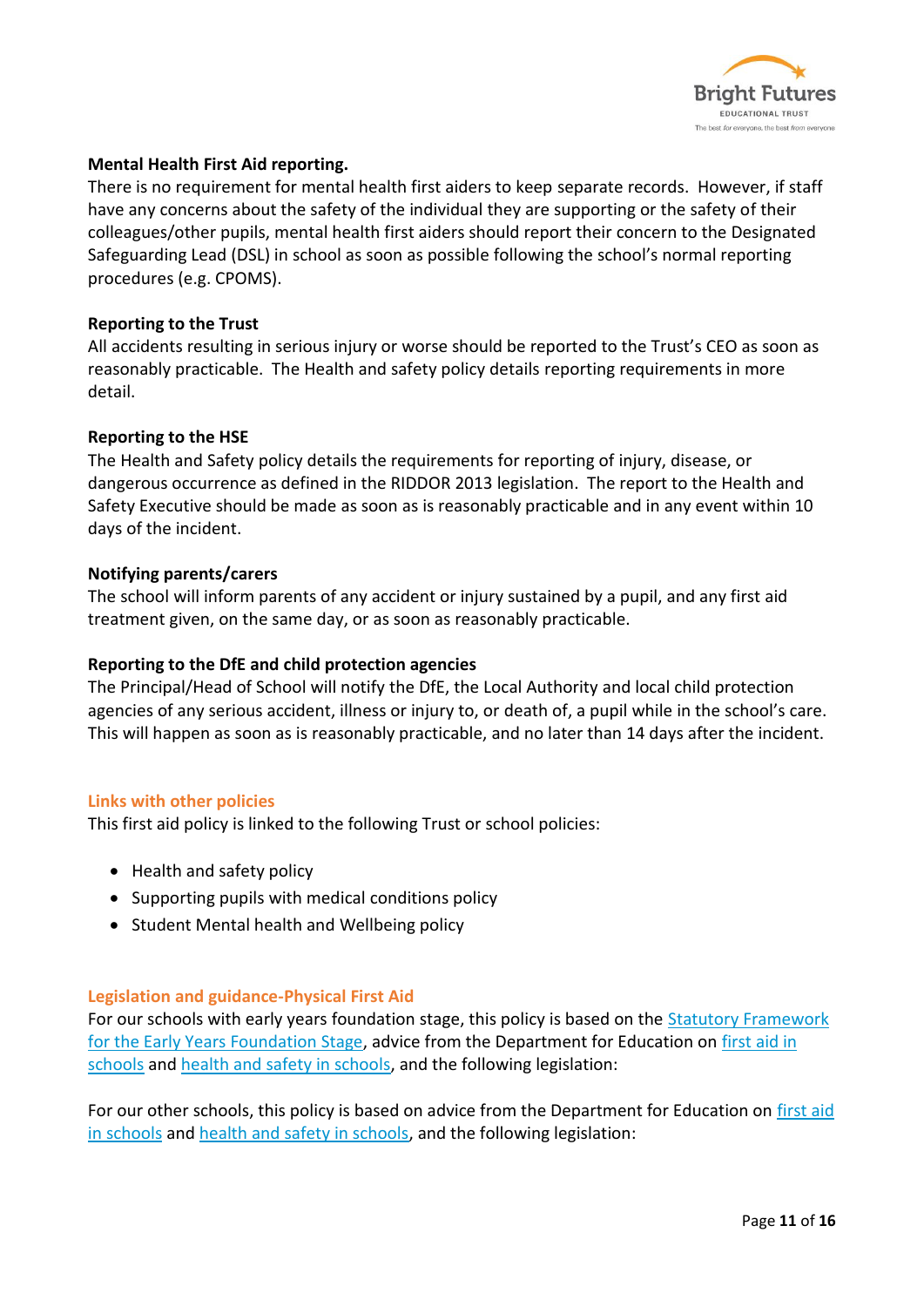

- [The Health and Safety \(First Aid\) Regulations 1981,](http://www.legislation.gov.uk/uksi/1981/917/regulation/3/made) which state that employers must provide adequate and appropriate equipment and facilities to enable first aid to be administered to employees, and qualified first aid personnel
- [The Management of Health and Safety at Work Regulations 1992,](http://www.legislation.gov.uk/uksi/1992/2051/regulation/3/made) which require employers to make an assessment of the risks to the health and safety of their employees
- [The Management of Health and Safety at Work Regulations](http://www.legislation.gov.uk/uksi/1999/3242/contents/made) 1999, which require employers to carry out risk assessments, make arrangements to implement necessary measures, and arrange for appropriate information and training
- [The Reporting of Injuries, Diseases and Dangerous Occurrences Regulations \(RIDDOR\) 2013,](http://www.legislation.gov.uk/uksi/2013/1471/schedule/1/paragraph/1/made) which state that some accidents must be reported to the Health and Safety Executive (HSE), and set out the timeframe for this and how long records of such accidents must be kept
- [Social Security \(Claims and Payments\) Regulations 1979,](http://www.legislation.gov.uk/uksi/1979/628) which set out rules on the retention of accident records
- [The Education \(Independent School Standards\) Regulations 2014,](http://www.legislation.gov.uk/uksi/2014/3283/schedule/made) which require that suitable space is provided to cater for the medical and therapy needs of pupils

**Legislation and guidance- Mental Health First Aid**

Mental health First Aid England: <https://mhfaengland.org/mhfa-centre/resources/>

Alliance for Learning training on mental health and wellbeing: <http://allianceforlearning.co.uk/cpd/mental-health-and-wellbeing/>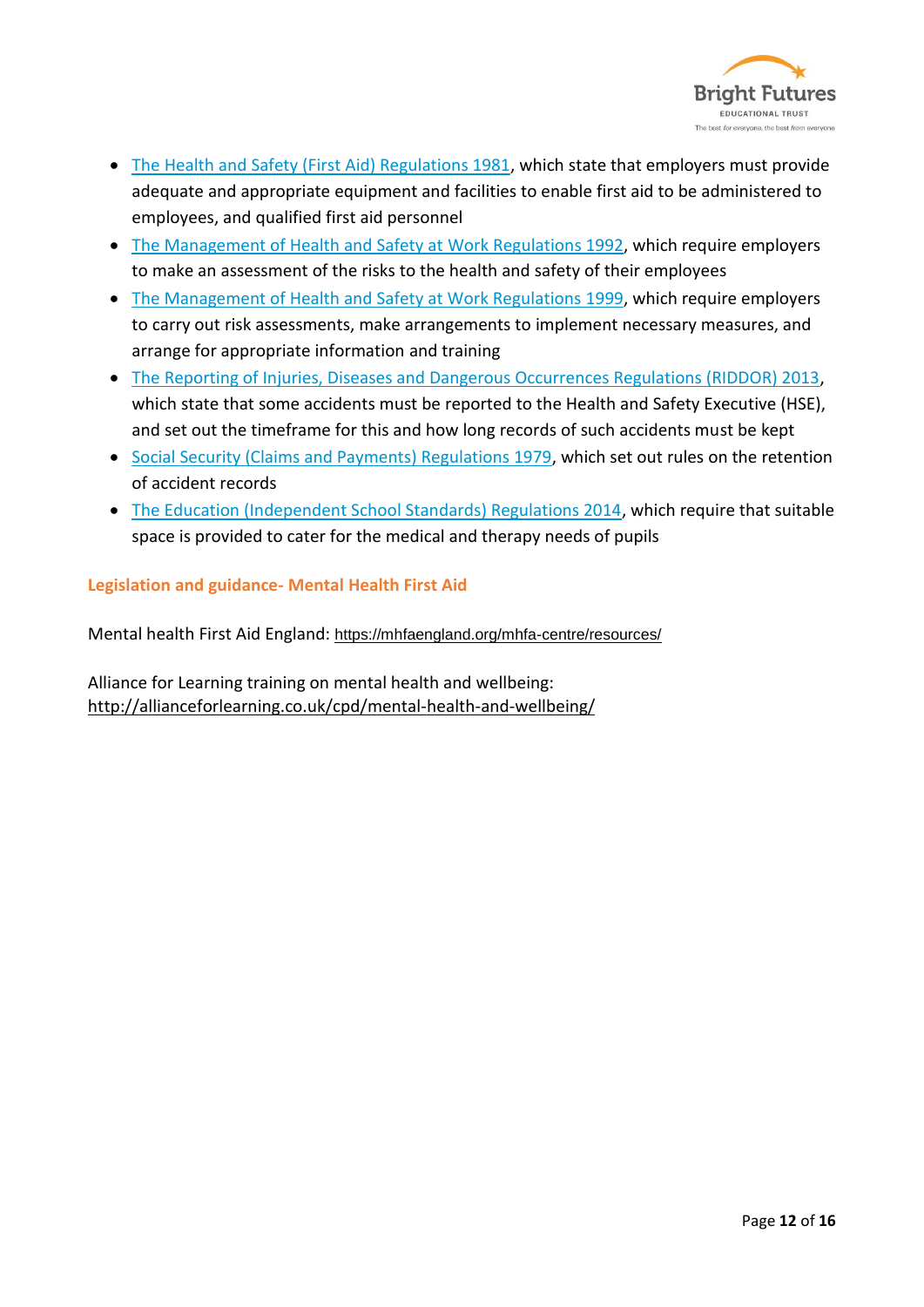

# **Appendix 1: list of [appointed person(s) for first aid and/or trained first aiders]**

| <b>Staff member's name</b> | Role | <b>Contact details</b> |  |
|----------------------------|------|------------------------|--|
|                            |      |                        |  |
|                            |      |                        |  |
|                            |      |                        |  |
|                            |      |                        |  |
|                            |      |                        |  |
|                            |      |                        |  |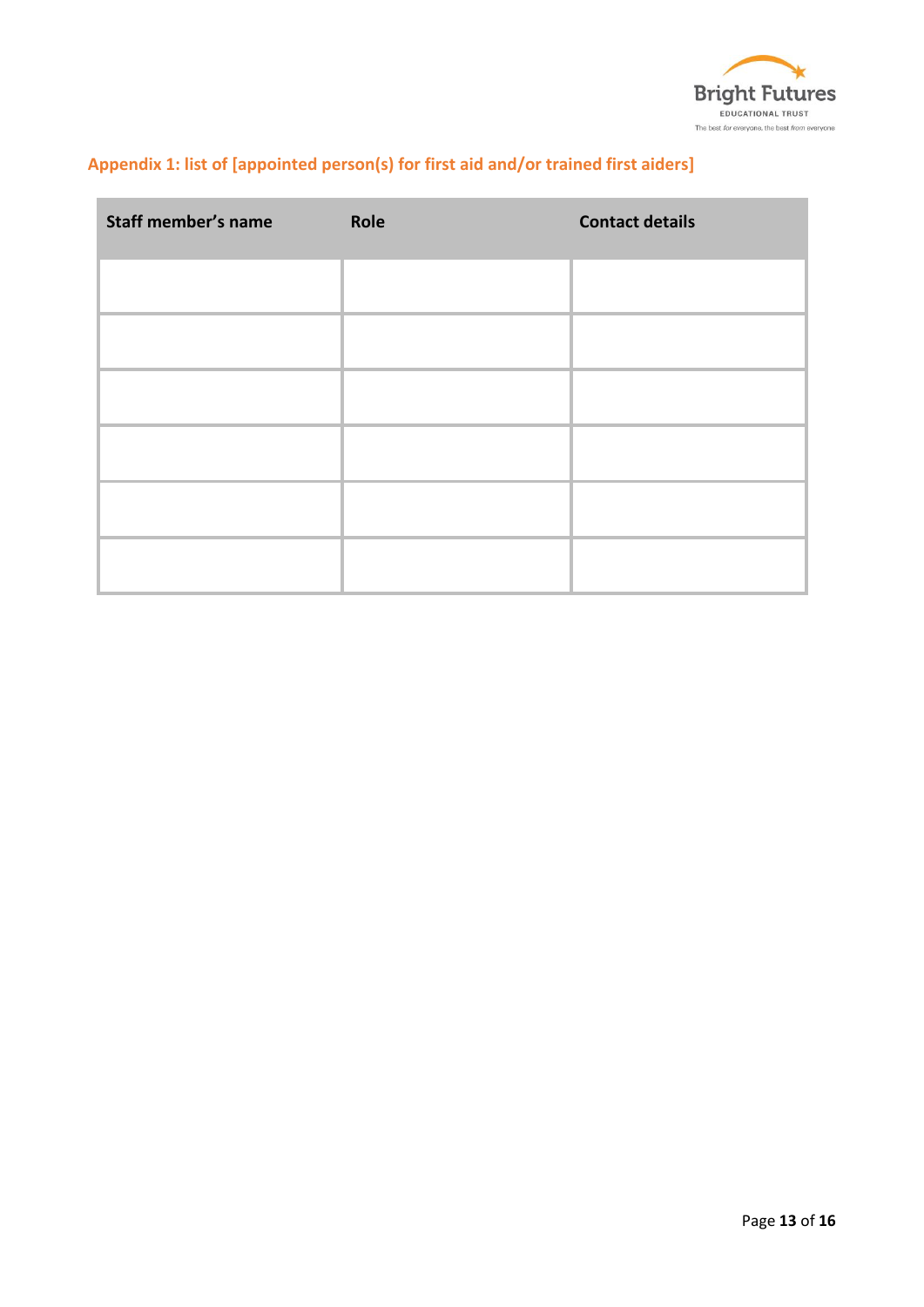

## **Appendix 2: Accident report form**

| <b>ACCIDENT/INCIDENT REPORTING</b>                                                                                                                                                                                                                                                               |  |  |  |  |
|--------------------------------------------------------------------------------------------------------------------------------------------------------------------------------------------------------------------------------------------------------------------------------------------------|--|--|--|--|
| 1.<br>About the adult/student who had the accident/incident                                                                                                                                                                                                                                      |  |  |  |  |
| Form                                                                                                                                                                                                                                                                                             |  |  |  |  |
| 2. About you, the person filling in this form (ONLY IF APPLICABLE)                                                                                                                                                                                                                               |  |  |  |  |
|                                                                                                                                                                                                                                                                                                  |  |  |  |  |
| 3.<br>About the accident/incident (continue on the back of this form if you need to and if you did not witness<br>the accident/incident, record as a third party)                                                                                                                                |  |  |  |  |
| Say when it happened.<br><b>Time</b><br><b>Date</b><br>$\sqrt{ }$<br>$\bullet$                                                                                                                                                                                                                   |  |  |  |  |
| Say where it happened. State which room or place<br>$\bullet$                                                                                                                                                                                                                                    |  |  |  |  |
|                                                                                                                                                                                                                                                                                                  |  |  |  |  |
| The teacher taking the lesson (ONLY IF APPLICABLE)<br>$\bullet$                                                                                                                                                                                                                                  |  |  |  |  |
| Say how the accident/incident happened. Give the cause if you can.<br>$\bullet$                                                                                                                                                                                                                  |  |  |  |  |
| If the adult/student who had the accident/incident suffered an injury, say what it was.                                                                                                                                                                                                          |  |  |  |  |
| For cuts:-<br>For Head Injury:-<br><b>TREATMENT</b> (tick)                                                                                                                                                                                                                                       |  |  |  |  |
| <b>Parent/Carer informed</b><br>No treatment<br><b>Cleaned - water</b><br>⊔<br>П<br><b>First Aid</b><br>$\mathsf{L}$<br><b>Cleaned - wipe</b><br><b>Letter issued</b><br>Sent home<br><b>Covered</b><br>PTO To record any<br>$\Box$<br><b>Advice on infection</b><br>other treatment<br>Hospital |  |  |  |  |
| <b>Date</b><br>$\prime$ $\prime$                                                                                                                                                                                                                                                                 |  |  |  |  |
| Note: If this form is completed by a pupil/student, it needs to be checked by a first aider or<br>supervising adult and countersigned. Completed forms must be kept secure and passed to Mrs.<br>Pritchard as soon as possible.                                                                  |  |  |  |  |

**Signature.....................................First/Aider/Supervising adult Please Print....................... PTO**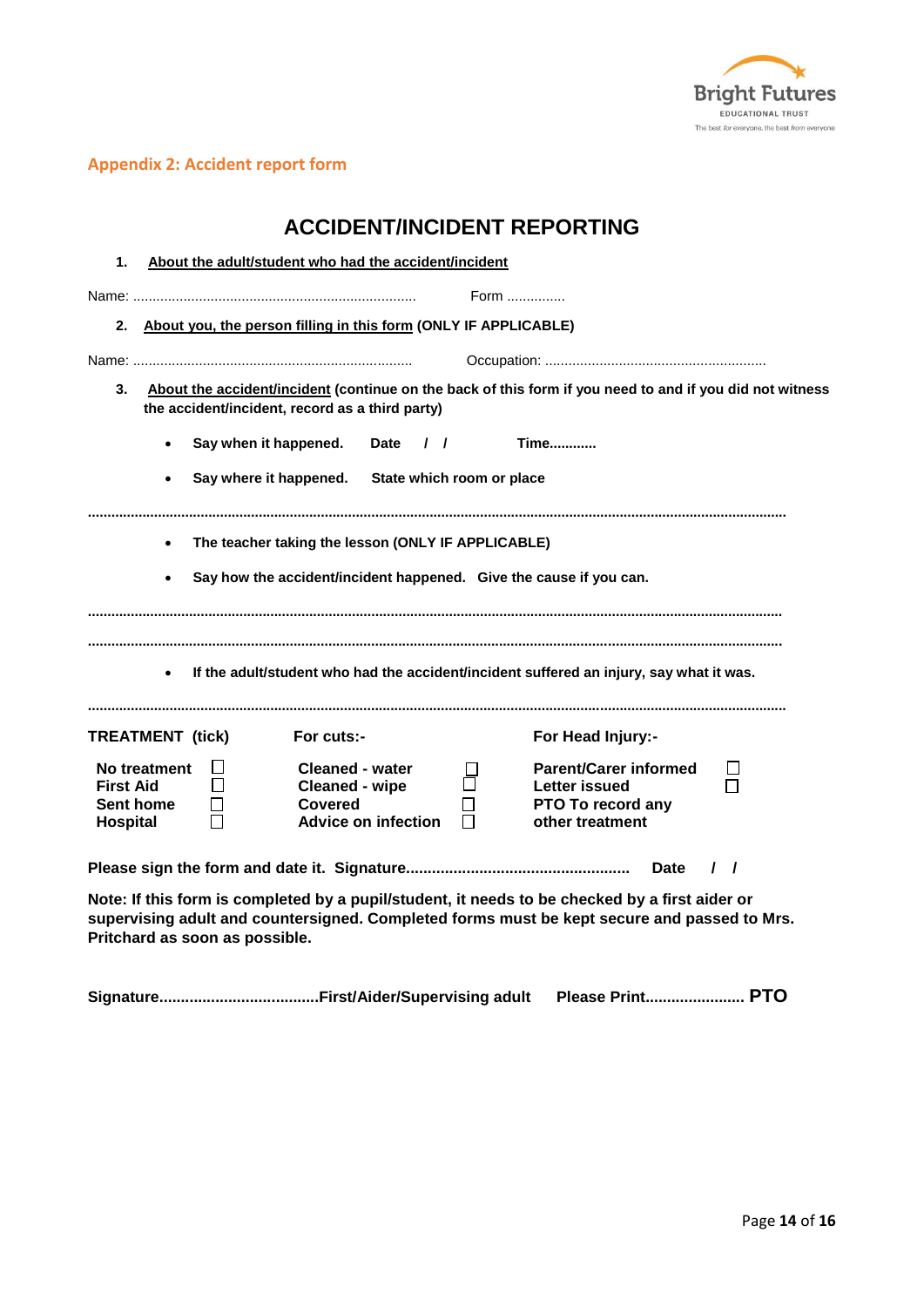

| Any further information/action                                                                                                                |                                                              |  |  |  |  |
|-----------------------------------------------------------------------------------------------------------------------------------------------|--------------------------------------------------------------|--|--|--|--|
| Please record relevant information regarding the accident/incident. This might include:-                                                      |                                                              |  |  |  |  |
| More information on the First Aid provided<br>Follow up information – e.g. reports from hospital etc                                          | Background to the accident/incident<br>Contacts with parents |  |  |  |  |
| Investigations which have been carried out<br>Equipment safety reviews/issues/inspection etc.                                                 | Review of current practices<br>Any other information         |  |  |  |  |
| Continue on additional sheets if required - please attach                                                                                     |                                                              |  |  |  |  |
|                                                                                                                                               |                                                              |  |  |  |  |
|                                                                                                                                               |                                                              |  |  |  |  |
|                                                                                                                                               |                                                              |  |  |  |  |
|                                                                                                                                               |                                                              |  |  |  |  |
|                                                                                                                                               |                                                              |  |  |  |  |
|                                                                                                                                               |                                                              |  |  |  |  |
|                                                                                                                                               |                                                              |  |  |  |  |
|                                                                                                                                               |                                                              |  |  |  |  |
|                                                                                                                                               |                                                              |  |  |  |  |
|                                                                                                                                               |                                                              |  |  |  |  |
|                                                                                                                                               |                                                              |  |  |  |  |
|                                                                                                                                               |                                                              |  |  |  |  |
|                                                                                                                                               |                                                              |  |  |  |  |
|                                                                                                                                               |                                                              |  |  |  |  |
|                                                                                                                                               |                                                              |  |  |  |  |
|                                                                                                                                               |                                                              |  |  |  |  |
|                                                                                                                                               |                                                              |  |  |  |  |
| <b>ADMIN PURPOSES ONLY</b>                                                                                                                    |                                                              |  |  |  |  |
| <b>Review by FA/Incident panel</b>                                                                                                            | <b>Report to Governors</b>                                   |  |  |  |  |
| Heads of Department/Senior Tutor notified on / /                                                                                              | (Please delete if appropriate)                               |  |  |  |  |
| Building and Estates Manager notified on<br>$\left  \right $                                                                                  | Say what action has been taken                               |  |  |  |  |
|                                                                                                                                               |                                                              |  |  |  |  |
|                                                                                                                                               |                                                              |  |  |  |  |
|                                                                                                                                               |                                                              |  |  |  |  |
|                                                                                                                                               |                                                              |  |  |  |  |
| Complete - if the accident/incident is reported under the Reporting of Injuries, Diseases and Dangerous Occurrences Regulations 1995 (RIDDOR) |                                                              |  |  |  |  |
| How was it reported?                                                                                                                          | Date reported<br>$\prime$                                    |  |  |  |  |
|                                                                                                                                               |                                                              |  |  |  |  |